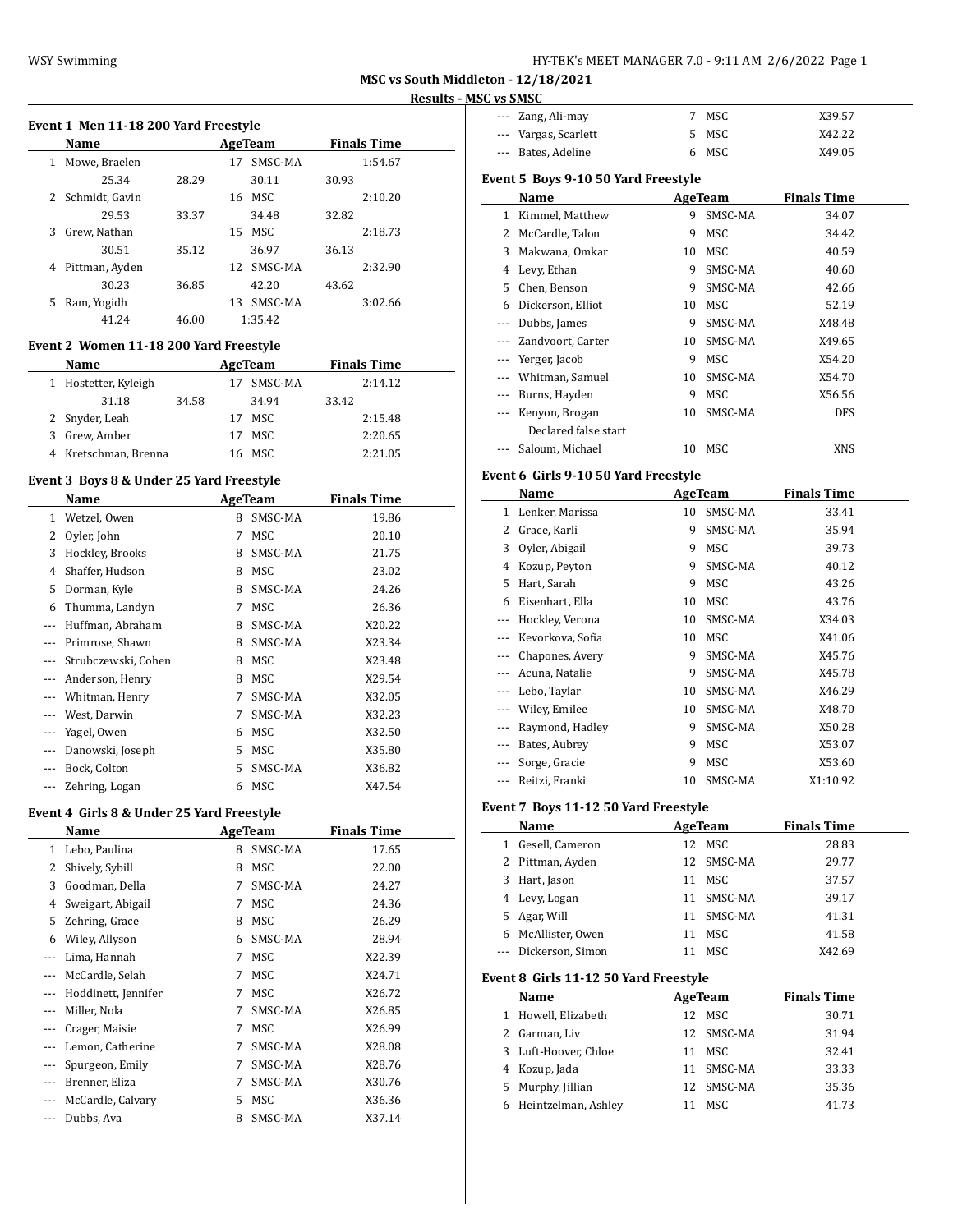**MSC vs South Middleton - 12/18/2021**

|           |                                                                                                                                                                                                                               |                          |                |                    | <b>Results -</b> |
|-----------|-------------------------------------------------------------------------------------------------------------------------------------------------------------------------------------------------------------------------------|--------------------------|----------------|--------------------|------------------|
|           | (Event 8 Girls 11-12 50 Yard Freestyle)                                                                                                                                                                                       |                          |                |                    |                  |
|           | Name and the same state of the state of the state of the state of the state of the state of the state of the state of the state of the state of the state of the state of the state of the state of the state of the state of |                          | AgeTeam        | <b>Finals Time</b> |                  |
|           | --- Chen, Vivian                                                                                                                                                                                                              |                          | 11 SMSC-MA     | <b>XDFS</b>        |                  |
|           | Declared false start                                                                                                                                                                                                          |                          |                |                    |                  |
|           | Event 9 Boys 13-14 50 Yard Freestyle                                                                                                                                                                                          |                          |                |                    |                  |
|           | <b>Name</b>                                                                                                                                                                                                                   | <b>Example 2</b> AgeTeam |                | <b>Finals Time</b> |                  |
|           | 1 White, Tyler                                                                                                                                                                                                                |                          | 13 MSC         | 30.18              |                  |
|           | 2 Mason, Logan                                                                                                                                                                                                                |                          | 13 SMSC-MA     | 30.27              |                  |
|           | 3 Decker, Nicholas                                                                                                                                                                                                            |                          | 13 SMSC-MA     | 31.14              |                  |
|           | 4 Rudge, Weston                                                                                                                                                                                                               |                          | 13 SMSC-MA     | 33.35              |                  |
|           | 5 Nicholas, Watkins                                                                                                                                                                                                           |                          | 13 MSC         | 42.99              |                  |
|           |                                                                                                                                                                                                                               |                          |                |                    |                  |
|           | Event 10 Girls 13-14 50 Yard Freestyle                                                                                                                                                                                        |                          |                |                    |                  |
|           | Name                                                                                                                                                                                                                          |                          | <b>AgeTeam</b> | <b>Finals Time</b> |                  |
|           | 1 Erikson, Carlee                                                                                                                                                                                                             |                          | 13 MSC         | 29.77              |                  |
|           | 2 Chen, Carina                                                                                                                                                                                                                |                          | 13 SMSC-MA     | 33.71              |                  |
|           | 3 Waite, Makayla                                                                                                                                                                                                              |                          | 13 MSC         | 33.80              |                  |
|           | 4 McCarty, Allie                                                                                                                                                                                                              |                          | 13 SMSC-MA     | 37.11              |                  |
|           | 5 Baum, Sarah                                                                                                                                                                                                                 |                          | 13 MSC         | 40.69              |                  |
|           | Event 11 Boys 15 & Over 50 Yard Freestyle                                                                                                                                                                                     |                          |                |                    |                  |
|           | Name AgeTeam                                                                                                                                                                                                                  |                          |                | <b>Finals Time</b> |                  |
|           | 1 Wetherhold, Andrew                                                                                                                                                                                                          |                          | 17 MSC         | 22.65              |                  |
|           | 2 Mowe, Braelen                                                                                                                                                                                                               |                          | 17 SMSC-MA     | 23.00              |                  |
|           | 3 Trabucco, Nicholas                                                                                                                                                                                                          |                          | 15 SMSC-MA     | 26.61              |                  |
|           | 4 Lauver, Ryan                                                                                                                                                                                                                |                          | 15 MSC         | 32.10              |                  |
|           |                                                                                                                                                                                                                               |                          |                |                    |                  |
|           | Event 12 Girls 15 & Over 50 Yard Freestyle                                                                                                                                                                                    |                          |                |                    |                  |
|           | Name                                                                                                                                                                                                                          |                          | AgeTeam        | <b>Finals Time</b> |                  |
|           | 1 Hahn, Alicia                                                                                                                                                                                                                |                          | 17 MSC         | 27.20              |                  |
|           | 2 Hoover, Annablle                                                                                                                                                                                                            |                          | 16 MSC         | 27.35              |                  |
|           | 3 Brenner, Maggie                                                                                                                                                                                                             |                          | 15 SMSC-MA     | 27.88              |                  |
|           | 4 Kretschman, Brenna                                                                                                                                                                                                          |                          | 16 MSC         | 29.17              |                  |
|           | --- Snyder, Leah                                                                                                                                                                                                              |                          | 17 MSC         | X30.06             |                  |
|           | --- McKenney, Katelyn                                                                                                                                                                                                         |                          | 15 MSC         | X30.82             |                  |
|           | Event 13 Boys 8 & Under 25 Yard Breaststroke                                                                                                                                                                                  |                          |                |                    |                  |
|           | Name                                                                                                                                                                                                                          |                          | <b>AgeTeam</b> | <b>Finals Time</b> |                  |
|           | 1 Hockley, Brooks                                                                                                                                                                                                             |                          | 8 SMSC-MA      | 27.34              |                  |
|           | 2 Bock, Tanner                                                                                                                                                                                                                | 7                        | SMSC-MA        | 27.80              |                  |
|           | 3 Oyler, John                                                                                                                                                                                                                 | 7                        | MSC            | 28.09              |                  |
|           | --- Hollick, Gavin                                                                                                                                                                                                            | 8                        | MSC            | DQ                 |                  |
|           | Hands brought beyond the hipline during stroke                                                                                                                                                                                |                          |                |                    |                  |
|           | Event 14 Girls 8 & Under 25 Yard Breaststroke                                                                                                                                                                                 |                          |                |                    |                  |
|           | Name                                                                                                                                                                                                                          |                          | AgeTeam        | <b>Finals Time</b> |                  |
|           | 1 Kichline, Ella                                                                                                                                                                                                              | 7                        | MSC            | 25.93              |                  |
|           | 2 Lima, Emily                                                                                                                                                                                                                 | 8                        | MSC            | 27.19              |                  |
|           | 3 Goodman, Della                                                                                                                                                                                                              | 7 <sup>7</sup>           | SMSC-MA        | 40.30              |                  |
|           | --- Spurgeon, Emily                                                                                                                                                                                                           | 7                        | SMSC-MA        | DQ                 |                  |
|           | <b>Alternating Kick</b>                                                                                                                                                                                                       |                          |                |                    |                  |
|           | --- Miller, Nola                                                                                                                                                                                                              | 7                        | SMSC-MA        | DQ                 |                  |
|           | Scissors kick                                                                                                                                                                                                                 |                          |                |                    |                  |
|           | Event 15 Boys 9-10 50 Yard Breaststroke                                                                                                                                                                                       |                          |                |                    |                  |
|           | Name                                                                                                                                                                                                                          |                          | <b>AgeTeam</b> | <b>Finals Time</b> |                  |
| $1 \quad$ | McKenney, Ryan                                                                                                                                                                                                                | 10                       | MSC            | 56.78              |                  |
|           | 2 Chen, Benson                                                                                                                                                                                                                | 9                        | SMSC-MA        | 1:06.61            |                  |
|           |                                                                                                                                                                                                                               |                          |                |                    |                  |

| <b>MSC vs SMSC</b>                                                                             |                         |    |         |     |
|------------------------------------------------------------------------------------------------|-------------------------|----|---------|-----|
| $\frac{1}{2} \left( \frac{1}{2} \right) \left( \frac{1}{2} \right) \left( \frac{1}{2} \right)$ | Dickerson, Elliot       |    | 10 MSC  | DQ  |
|                                                                                                | Non-simultaneous arms   |    |         |     |
|                                                                                                | --- Whitman, Samuel     | 10 | SMSC-MA | DQ  |
|                                                                                                | Alternating Kick        |    |         |     |
|                                                                                                | --- Levy, Ethan         | 9  | SMSC-MA | DQ  |
|                                                                                                | Scissors kick           |    |         |     |
|                                                                                                | --- McCardle, Talon     | 9  | MSC     | DO. |
|                                                                                                | Downward butterfly kick |    |         |     |

#### **Event 16 Girls 9-10 50 Yard Breaststroke**

|          | Name                             | AgeTeam |         | <b>Finals Time</b> |
|----------|----------------------------------|---------|---------|--------------------|
| 1        | Pittman, Ryle                    | 10      | SMSC-MA | 46.10              |
| 2        | Raymond, Ainsleigh               | 10      | SMSC-MA | 48.40              |
| 3        | Eisenhart, Ella                  | 10      | MSC     | 49.20              |
| 4        | Oyler, Abigail                   | 9       | MSC     | 55.88              |
| 5.       | Hart, Sarah                      | 9       | MSC     | 1:09.25            |
| $---$    | Acuna, Natalie                   | 9       | SMSC-MA | X59.32             |
|          | Markle, Adelaide                 | 10      | MSC     | XD <sub>O</sub>    |
|          | One hand touch                   |         |         |                    |
|          | Lebo, Taylar                     | 10      | SMSC-MA | XD <sub>O</sub>    |
|          | Head under for 2 or more strokes |         |         |                    |
|          | Chapones, Avery                  | 9       | SMSC-MA | XD <sub>O</sub>    |
|          | One hand touch                   |         |         |                    |
| $\cdots$ | Hockley, Verona                  | 10      | SMSC-MA | DO.                |
|          | Downward butterfly kick          |         |         |                    |

# **Event 17 Boys 11-12 50 Yard Breaststroke**

|    | Name                                           | AgeTeam |            | <b>Finals Time</b> |  |  |  |  |  |
|----|------------------------------------------------|---------|------------|--------------------|--|--|--|--|--|
|    | Kichline, Eli                                  | 11      | MSC        | 40.40              |  |  |  |  |  |
|    | Pittman, Ayden                                 |         | 12 SMSC-MA | 42.40              |  |  |  |  |  |
| 3  | Thomas, Bryson                                 | 12      | MSC        | 43.40              |  |  |  |  |  |
| 4  | Levy, Logan                                    |         | 11 SMSC-MA | 50.11              |  |  |  |  |  |
| 5. | Mathias, Vincent                               |         | 12 MSC     | 53.86              |  |  |  |  |  |
| 6  | Agar, Will                                     | 11      | SMSC-MA    | 56.94              |  |  |  |  |  |
|    | Dickerson, Simon                               |         | MSC        | XD <sub>0</sub>    |  |  |  |  |  |
|    | Hands brought beyond the hipline during stroke |         |            |                    |  |  |  |  |  |

# **Event 18 Girls 11-12 50 Yard Breaststroke**

|   | Name                  | AgeTeam |            | <b>Finals Time</b> |
|---|-----------------------|---------|------------|--------------------|
| 1 | Garman, Liv           |         | 12 SMSC-MA | 39.32              |
|   | 2 Adams, Charleigh    |         | 12 MSC     | 41.62              |
|   | 3 Toner, Julia        |         | 11 SMSC-MA | 50.79              |
|   | 4 Fetchko, Joci       |         | 12 SMSC-MA | 52.34              |
|   | 5 Heintzelman, Ashley |         | 11 MSC     | 52.92              |
|   | Livelsberger, Ella    |         | MSC        | 1:04.84            |

### **Event 19 Boys 13-14 100 Yard Breaststroke**

|          | Name                    |       |    | AgeTeam | <b>Finals Time</b> |  |
|----------|-------------------------|-------|----|---------|--------------------|--|
| 1        | White, Tyler            |       |    | 13 MSC  | 1:28.68            |  |
|          | 42.04                   | 46.64 |    |         |                    |  |
|          | 2 Adamson, Gabriel      |       | 13 | MSC.    | 1:30.79            |  |
|          | 43.50                   | 47.29 |    |         |                    |  |
| 3        | Decker, Nicholas        |       | 13 | SMSC-MA | 1:31.48            |  |
|          | 43.78                   | 47.70 |    |         |                    |  |
| $\cdots$ | Zheng, Victor           |       | 13 | SMSC-MA | DQ                 |  |
|          | Downward butterfly kick |       |    |         |                    |  |
|          | 41.56                   | 46.90 |    |         |                    |  |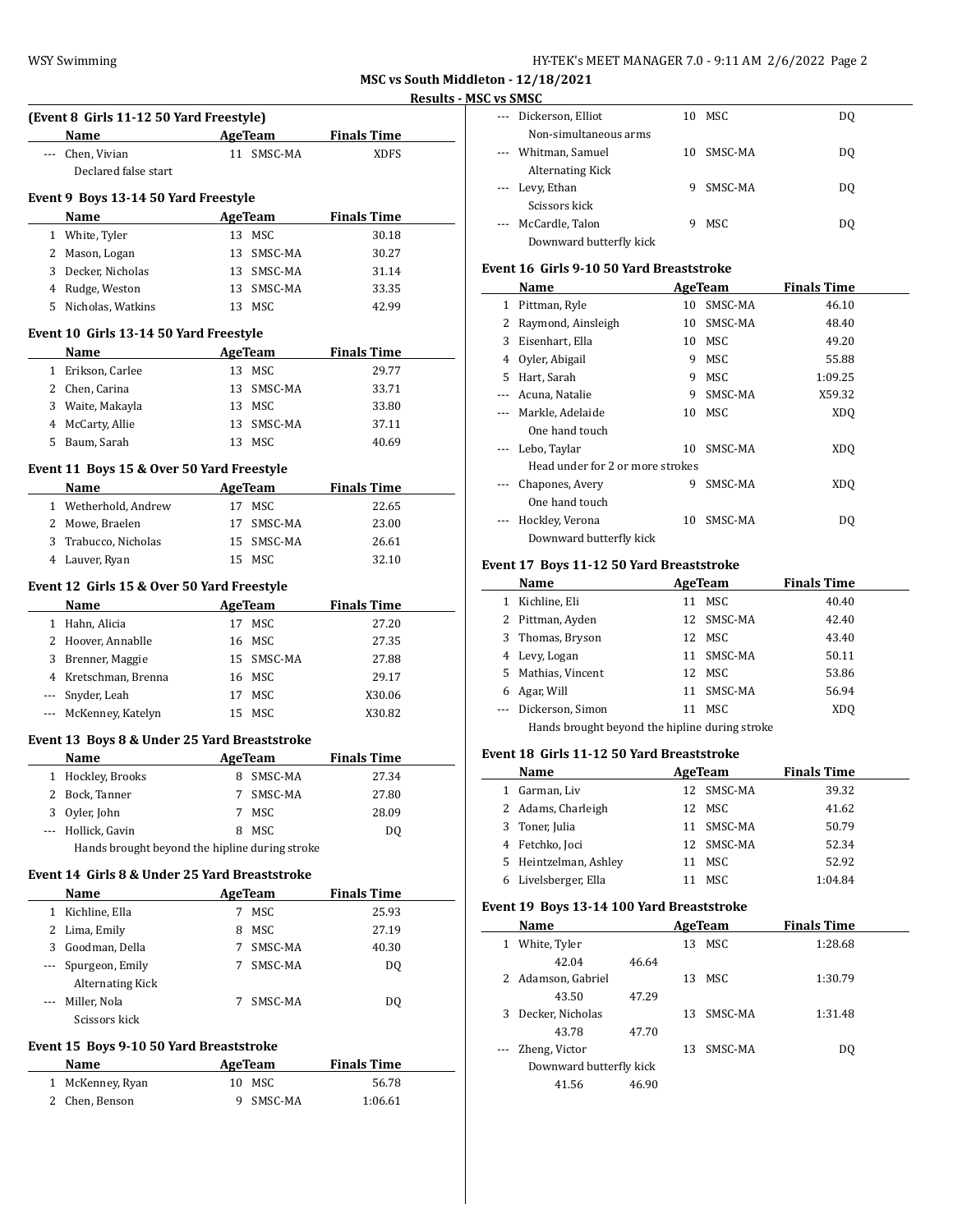#### **Event 20 Girls 13-14 100 Yard Breaststroke**

| <b>Name</b>          |       | AgeTeam |         | <b>Finals Time</b> |  |
|----------------------|-------|---------|---------|--------------------|--|
| Garman, Ella<br>1    |       | 14      | SMSC-MA | 1:27.44            |  |
| 42.09                | 45.35 |         |         |                    |  |
| 2 Rost, Toireann     |       | 14      | SMSC-MA | 1:28.17            |  |
| 41.58                | 46.59 |         |         |                    |  |
| Runkle, Johanna<br>3 |       |         | 13 MSC  | 1:33.66            |  |
| 43.89                | 49.77 |         |         |                    |  |
| Waite, Makayla<br>4  |       |         | 13 MSC  | 1:34.07            |  |
| 44.38                | 49.69 |         |         |                    |  |
| 5 Alvarado, Mina     |       | 13      | MSC.    | 1:44.34            |  |
| 48.80                | 55.54 |         |         |                    |  |
|                      |       |         |         |                    |  |

### **Event 21 Boys 15 & Over 100 Yard Breaststroke**

|    | <b>Name</b>        |       | AgeTeam    | <b>Finals Time</b> |  |
|----|--------------------|-------|------------|--------------------|--|
| 1. | Wetherhold, Andrew | 17    | MSC        | 1:03.69            |  |
|    | 30.77              | 32.92 |            |                    |  |
|    | 2 Mowe, Braelen    | 17    | SMSC-MA    | 1:05.66            |  |
|    | 30.82              | 34.84 |            |                    |  |
| 3  | Kuffa, Hunter      |       | 16 SMSC-MA | 1:12.79            |  |
|    | 33.63              | 39.16 |            |                    |  |
|    |                    |       |            |                    |  |

# **Event 22 Girls 15 & Over 100 Yard Breaststroke**

| <b>Name</b>         |       | AgeTeam    | <b>Finals Time</b> |  |
|---------------------|-------|------------|--------------------|--|
| 1 Hoover, Annablle  |       | 16 MSC     | 1:14.04            |  |
| 2 Kutz, Joy         |       | 18 MSC     | 1:19.85            |  |
| 3 Rodgers, Danielle |       | 17 MSC     | 1:20.52            |  |
| 4 Lenker, Haley     |       | 16 SMSC-MA | 1:29.63            |  |
| 41.73               | 47.90 |            |                    |  |

#### **Event 23 Boys 8 & Under 50 Yard Freestyle**

| Name     |                     |    | AgeTeam | <b>Finals Time</b> |
|----------|---------------------|----|---------|--------------------|
| 1        | Hollick, Gavin      | 8  | MSC     | 42.32              |
| 2        | Wetzel, Owen        | 8  | SMSC-MA | 43.60              |
| 3        | Huffman, Abraham    | 8  | SMSC-MA | 47.40              |
| 4        | Hockley, Brooks     | 8  | SMSC-MA | 49.10              |
| 5        | Shaffer, Hudson     | 8  | MSC.    | 52.79              |
| 6        | Thumma, Landyn      |    | MSC.    | 1:00.59            |
| $\cdots$ | Strubczewski, Cohen | 8  | MSC     | X53.10             |
| $\cdots$ | Anderson, Henry     | 8  | MSC.    | X1:10.41           |
| $\cdots$ | Whitman, Henry      |    | SMSC-MA | X1:15.15           |
|          | Bock, Colton        | 5. | SMSC-MA | X1:38.63           |

### **Event 24 Girls 8 & Under 50 Yard Freestyle**

|          | Name              | AgeTeam |         | <b>Finals Time</b> |
|----------|-------------------|---------|---------|--------------------|
| 1        | Lebo, Paulina     | 8       | SMSC-MA | 42.99              |
| 2        | Reed, Samantha    | 8       | MSC     | 43.74              |
| 3        | Lima, Emily       | 8       | MSC     | 47.93              |
| 4        | Sweigart, Abigail | 7       | MSC     | 53.07              |
| 5        | Grace, Kinslei    | 8       | SMSC-MA | 53.74              |
| 6        | Wiley, Allyson    | 6       | SMSC-MA | 1:07.35            |
| $\cdots$ | Shively, Sybill   | 8       | MSC     | X49.07             |
|          | McCardle, Selah   | 7       | MSC     | X59.30             |
|          | Crager, Maisie    | 7       | MSC     | X1:00.81           |
|          | Zehring, Grace    | 8       | MSC     | X1:01.41           |
|          | Lemon, Catherine  |         | SMSC-MA | X1:07.17           |

|    | Name            |         |    | AgeTeam | <b>Finals Time</b> |
|----|-----------------|---------|----|---------|--------------------|
| 1  | Kortze, Lincoln |         |    | 10 MSC  | 1:18.83            |
|    | 36.03           | 42.80   |    |         |                    |
| 2  | Bock, Owen      |         | 9  | SMSC-MA | 1:22.29            |
|    | 38.04           | 44.25   |    |         |                    |
| 3  | Makwana, Omkar  |         | 10 | MSC.    | 1:34.53            |
|    | 43.90           | 50.63   |    |         |                    |
| 4  | Chen, Benson    |         | 9  | SMSC-MA | 1:36.42            |
|    | 46.09           | 50.33   |    |         |                    |
| 5. | Levy, Ethan     |         | 9  | SMSC-MA | 1:38.13            |
|    | 45.11           | 53.02   |    |         |                    |
| 6  | Yerger, Jacob   |         | 9  | MSC.    | 2:07.08            |
|    | 1:00.03         | 1:07.05 |    |         |                    |

#### **Event 26 Girls 9-10 100 Yard Freestyle**

|              | Name                 |         |    | AgeTeam    | <b>Finals Time</b> |  |
|--------------|----------------------|---------|----|------------|--------------------|--|
| $\mathbf{1}$ | Grace, Karli         |         | 9  | SMSC-MA    | 1:24.64            |  |
|              | 39.17                | 45.47   |    |            |                    |  |
| 2            | Pittman, Ryle        |         |    | 10 SMSC-MA | 1:24.75            |  |
|              | 41.41                | 43.34   |    |            |                    |  |
| 3            | Urey, Nora           |         |    | 10 MSC     | 1:24.78            |  |
|              | 39.59                | 45.19   |    |            |                    |  |
|              | 4 Raymond, Ainsleigh |         |    | 10 SMSC-MA | 1:28.44            |  |
|              | 39.29                | 49.15   |    |            |                    |  |
| 5            | Hart, Sarah          |         |    | 9 MSC      | 1:41.08            |  |
|              | 45.98                | 55.10   |    |            |                    |  |
| 6            | Bates, Aubrey        |         | 9  | MSC        | 1:58.03            |  |
|              | 54.38                | 1:03.65 |    |            |                    |  |
|              | Whitmire, McKinlee   |         |    | 10 SMSC-MA | X1:29.53           |  |
|              | 41.82                | 47.71   |    |            |                    |  |
|              | Wiley, Emilee        |         |    | 10 SMSC-MA | X1:45.11           |  |
|              | 50.41                | 54.70   |    |            |                    |  |
|              | Raymond, Hadley      |         | 9  | SMSC-MA    | X1:49.52           |  |
|              | 52.25                | 57.27   |    |            |                    |  |
|              | Sorge, Gracie        |         | 9  | MSC        | X2:04.85           |  |
|              | 57.32                | 1:07.53 |    |            |                    |  |
|              | Markle, Adelaide     |         | 10 | MSC        | X2:17.04           |  |
|              | 1:04.18              | 1:12.86 |    |            |                    |  |

#### **Event 27 Boys 11-12 100 Yard Freestyle**

|    | Name                |       |    | AgeTeam    | <b>Finals Time</b> |  |
|----|---------------------|-------|----|------------|--------------------|--|
| 1  | Gesell, Cameron     |       |    | 12 MSC     | 1:03.59            |  |
|    | 30.45               | 33.14 |    |            |                    |  |
|    | 2 Parrillo, Dominic |       |    | 12 SMSC-MA | 1:05.15            |  |
|    | 30.28               | 34.87 |    |            |                    |  |
| 3  | Brenner, Jack       |       | 12 | SMSC-MA    | 1:07.58            |  |
|    | 30.90               | 36.68 |    |            |                    |  |
| 4  | Mathias, Vincent    |       | 12 | MSC        | 1:13.93            |  |
|    | 35.38               | 38.55 |    |            |                    |  |
| 5. | Redding, Andrew     |       | 11 | SMSC-MA    | 1:23.08            |  |
|    | 37.34               | 45.74 |    |            |                    |  |
| 6  | Hart, Jason         |       | 11 | MSC.       | 1:31.23            |  |
|    | 41.45               | 49.78 |    |            |                    |  |
|    |                     |       |    |            |                    |  |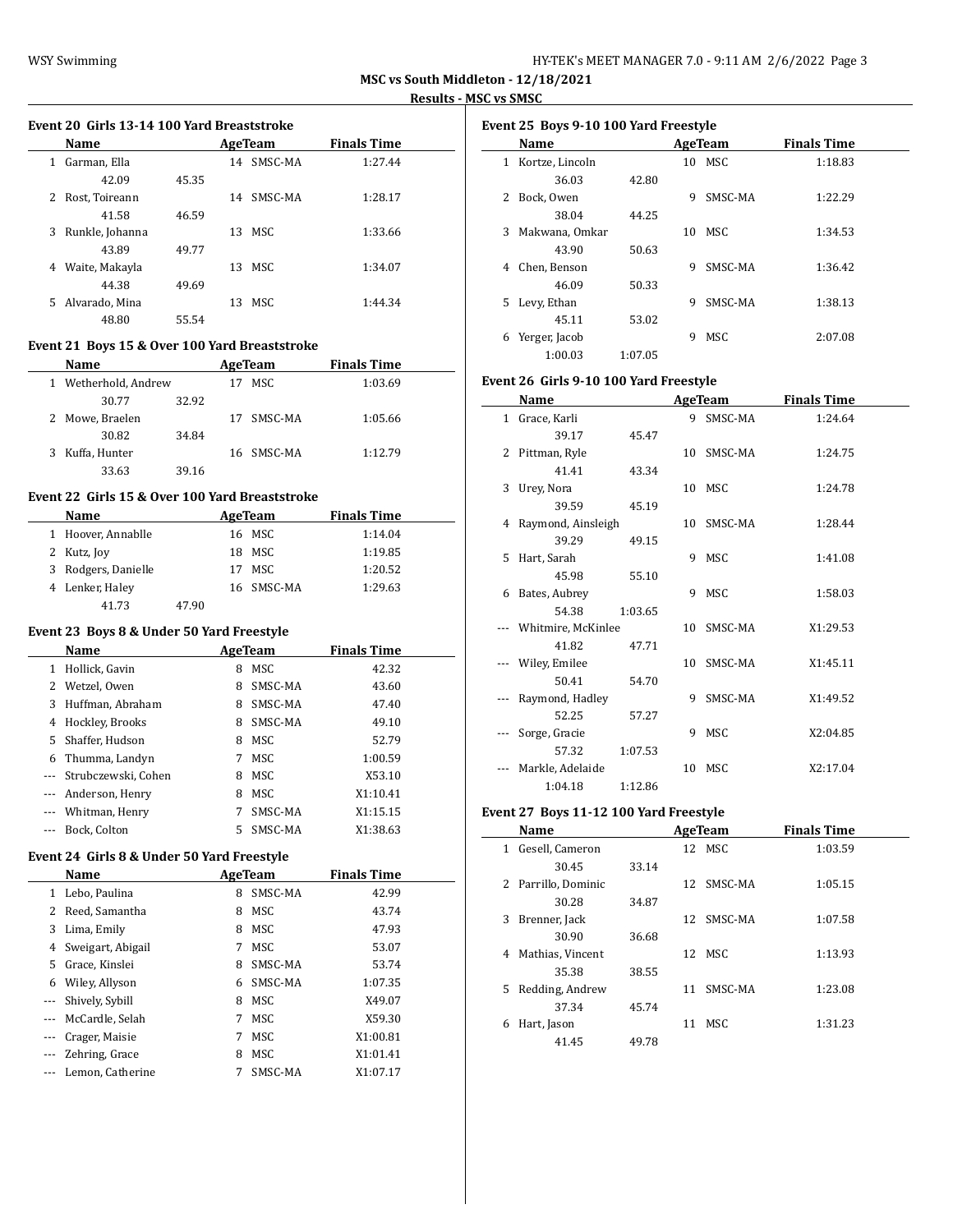$\overline{\phantom{a}}$ 

# **Event 28 Girls 11-12 100 Yard Freestyle**

|   | Name               | AgeTeam |    |         | <b>Finals Time</b> |  |
|---|--------------------|---------|----|---------|--------------------|--|
| 1 | Anderson, Peyton   |         |    | 12 MSC  | 1:09.60            |  |
|   | 33.71              | 35.89   |    |         |                    |  |
| 2 | Kozup, Jada        |         | 11 | SMSC-MA | 1:15.83            |  |
|   | 35.93              | 39.90   |    |         |                    |  |
| 3 | Fetchko, Joci      |         | 12 | SMSC-MA | 1:17.28            |  |
|   | 36.82              | 40.46   |    |         |                    |  |
| 4 | Toner, Julia       |         | 11 | SMSC-MA | 1:29.89            |  |
|   | 40.70              | 49.19   |    |         |                    |  |
| 5 | Livelsberger, Ella |         | 11 | MSC     | 1:39.28            |  |
|   | 43.73              | 55.55   |    |         |                    |  |
|   | Luft-Hoover, Chloe |         | 11 | MSC.    | DO.                |  |
|   | False start        |         |    |         |                    |  |
|   | 35.17              | 36.84   |    |         |                    |  |

### **Event 29 Boys 13-14 100 Yard Freestyle**

|   | <b>Name</b>        |       |    | AgeTeam | <b>Finals Time</b> |  |
|---|--------------------|-------|----|---------|--------------------|--|
| 1 | Mason, Logan       |       | 13 | SMSC-MA | 1:10.47            |  |
|   | 33.04              | 37.43 |    |         |                    |  |
|   | 2 Adamson, Gabriel |       | 13 | MSC.    | 1:13.24            |  |
|   | 36.05              | 37.19 |    |         |                    |  |
| 3 | Rudge, Weston      |       | 13 | SMSC-MA | 1:13.62            |  |
| 4 | Ram, Yogidh        |       | 13 | SMSC-MA | 1:17.10            |  |
|   | 35.60              | 41.50 |    |         |                    |  |
| 5 | Nicholas, Watkins  |       | 13 | MSC.    | 1:40.62            |  |
|   | McAllister. Owen   |       | 11 | MSC.    | X1:38.70           |  |
|   | 44.43              | 54.27 |    |         |                    |  |

# **Event 30 Girls 13-14 100 Yard Freestyle**

| Name                           |       | AgeTeam    | <b>Finals Time</b> |
|--------------------------------|-------|------------|--------------------|
| Rost, Toireann<br>$\mathbf{1}$ |       | 14 SMSC-MA | 1:11.45            |
| 34.80                          | 36.65 |            |                    |
| Runkle, Johanna<br>2           | 13    | MSC.       | 1:14.97            |
| 36.66                          | 38.31 |            |                    |
| Chen, Carina<br>3.             | 13    | SMSC-MA    | 1:16.33            |
| 37.16                          | 39.17 |            |                    |
| Waite, Makayla<br>4            | 13    | MSC        | 1:18.04            |
| 36.87                          | 41.17 |            |                    |
| McCarty, Allie<br>5.           | 13    | SMSC-MA    | 1:24.32            |
| 38.36                          | 45.96 |            |                    |
| Alvarado, Mina<br>6            | 13    | MSC        | 1:25.04            |
| 40.18                          | 44.86 |            |                    |
|                                |       |            |                    |

# **Event 31 Boys 15 & Over 100 Yard Freestyle**

| Name                 |       | AgeTeam    | <b>Finals Time</b> |  |
|----------------------|-------|------------|--------------------|--|
| Kuffa, Hunter<br>1   |       | 16 SMSC-MA | 56.72              |  |
| 27.34                | 29.38 |            |                    |  |
| 2 Williamson, Keegan |       | 15 SMSC-MA | 57.14              |  |
| 27.60                | 29.54 |            |                    |  |
| Schmidt, Gavin<br>3  |       | 16 MSC     | 59.71              |  |
| 28.17                | 31.54 |            |                    |  |
| Lauver, Ryan<br>4    |       | 15 MSC     | 1:12.36            |  |
| 33.64                | 38.72 |            |                    |  |

#### **Event 32 Girls 15 & Over 100 Yard Freestyle**

| Name                | AgeTeam | <b>Finals Time</b> |  |
|---------------------|---------|--------------------|--|
| 1 Rodgers, Danielle | 17 MSC  | 59.67              |  |
| 2 Hahn, Alicia      | 17 MSC  | 59.70              |  |

| 3  | Hostetter, Kyleigh |       | 17 | SMSC-MA    | 1:00.79  |
|----|--------------------|-------|----|------------|----------|
|    | 29.41              | 31.38 |    |            |          |
| 4  | Brenner, Maggie    |       | 15 | SMSC-MA    | 1:03.52  |
|    | 29.76              | 33.76 |    |            |          |
| 5. | Snyder, Leah       |       | 17 | MSC.       | 1:06.67  |
|    | Grew, Amber        |       | 17 | MSC        | X1:06.21 |
|    | McKenney, Katelyn  |       | 15 | MSC        | X1:07.87 |
|    | 32.39              | 35.48 |    |            |          |
|    | Baum, Sarah        |       | 13 | <b>MSC</b> | X1:35.18 |
|    | 44.25              | 50.93 |    |            |          |

#### **Event 33 Boys 8 & Under 25 Yard Backstroke**

|              | Name                                  |    | AgeTeam | <b>Finals Time</b> |
|--------------|---------------------------------------|----|---------|--------------------|
| $\mathbf{1}$ | Wetzel, Owen                          | 8  | SMSC-MA | 23.97              |
| 2            | Hollick, Gavin                        | 8  | MSC     | 24.06              |
| 3            | Anderson, Henry                       | 8  | MSC     | 27.09              |
| 4            | Shaffer, Hudson                       | 8  | MSC     | 30.82              |
| 5.           | Bock, Colton                          | 5. | SMSC-MA | 36.79              |
|              | Strubczewski, Cohen                   | 8  | MSC     | X26.10             |
|              | Primrose, Shawn                       | 8  | SMSC-MA | X26.82             |
|              | Dorman, Kyle                          | 8  | SMSC-MA | X27.95             |
|              | Yagel, Owen                           | 6  | MSC     | X32.95             |
|              | Whitman, Henry                        | 7  | SMSC-MA | X38.83             |
|              | Thumma, Landyn                        | 7  | MSC     | X39.90             |
|              | Zehring, Logan                        | 6  | MSC     | X54.24             |
|              | Danowski, Joseph                      | 5  | MSC     | XDO                |
|              | Did not finish on back                |    |         |                    |
|              | West, Darwin                          | 7  | SMSC-MA | DQ                 |
|              | Shoulders past vertical toward breast |    |         |                    |

# **Event 34 Girls 8 & Under 25 Yard Backstroke**

|       | Name                 |   | <b>AgeTeam</b> | <b>Finals Time</b> |  |
|-------|----------------------|---|----------------|--------------------|--|
| 1     | Shively, Sybill      | 8 | MSC            | 24.93              |  |
| 2     | Goodman, Della       | 7 | SMSC-MA        | 25.56              |  |
| 3     | Reed, Samantha       | 8 | <b>MSC</b>     | 26.36              |  |
| 4     | Sweigart, Abigail    | 7 | <b>MSC</b>     | 26.66              |  |
| 5     | Lemon, Catherine     | 7 | SMSC-MA        | 26.85              |  |
| 6     | Wiley, Allyson       | 6 | SMSC-MA        | 32.25              |  |
|       | Crager, Maisie       | 7 | <b>MSC</b>     | X26.52             |  |
|       | Lima, Emily          | 8 | MSC            | X26.87             |  |
|       | Lima, Hannah         | 7 | <b>MSC</b>     | X28.11             |  |
| ---   | Brenner, Eliza       | 7 | SMSC-MA        | X28.84             |  |
|       | Spurgeon, Emily      | 7 | SMSC-MA        | X28.99             |  |
|       | Zehring, Grace       | 8 | MSC            | X29.23             |  |
|       | McCardle, Selah      | 7 | <b>MSC</b>     | X30.18             |  |
| $---$ | McCardle, Calvary    | 5 | MSC            | X31.42             |  |
|       | Hoddinett, Jennifer  | 7 | <b>MSC</b>     | X32.04             |  |
|       | Zang, Ali-may        | 7 | MSC            | X33.45             |  |
| ---   | Dubbs, Ava           | 8 | SMSC-MA        | X37.64             |  |
|       | Vargas, Scarlett     | 5 | MSC            | X49.22             |  |
|       | Bates, Adeline       | 6 | MSC            | X1:09.36           |  |
|       | Grace, Kinslei       | 8 | SMSC-MA        | <b>XDQ</b>         |  |
|       | Not on back off wall |   |                |                    |  |

#### **Event 35 Boys 9-10 50 Yard Backstroke**

 $\overline{\phantom{a}}$ 

| Name                | AgeTeam     | <b>Finals Time</b> |
|---------------------|-------------|--------------------|
| 1 Kortze, Lincoln   | 10 MSC      | 40.53              |
| 2 McCardle, Talon   | 9 MSC       | 43.33              |
| Makwana, Omkar<br>3 | MSC.<br>10. | 49.97              |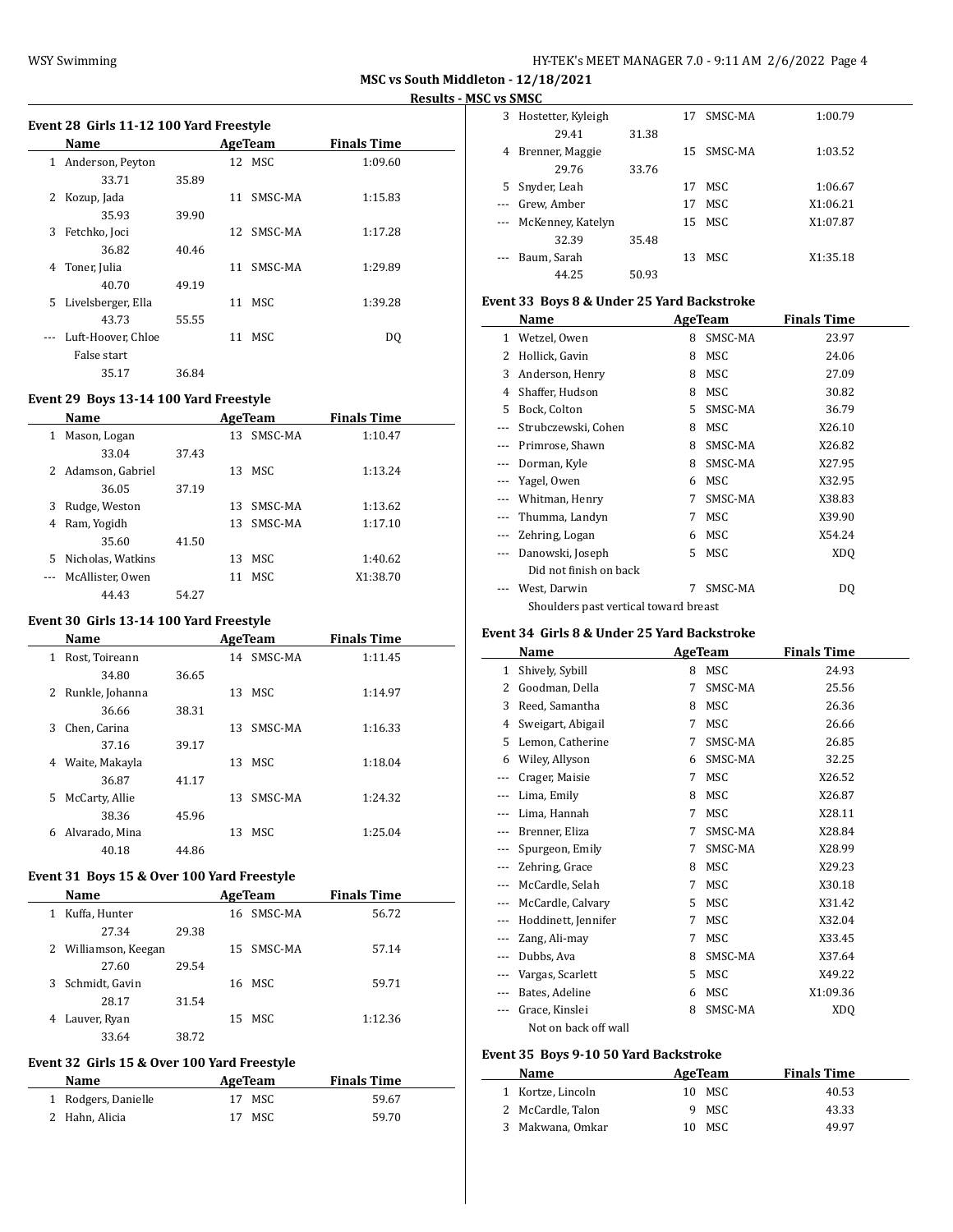|                                                                                                |                                                      |       |    |                |                    | <u>Results</u> |
|------------------------------------------------------------------------------------------------|------------------------------------------------------|-------|----|----------------|--------------------|----------------|
|                                                                                                | (Event 35 Boys 9-10 50 Yard Backstroke)              |       |    |                |                    |                |
|                                                                                                | Name                                                 |       |    | AgeTeam        | <b>Finals Time</b> |                |
|                                                                                                | 4 Whitman, Samuel                                    |       | 10 | SMSC-MA        | 53.20              |                |
|                                                                                                | 5 Zandvoort, Carter                                  |       |    | 10 SMSC-MA     | 1:02.10            |                |
|                                                                                                | 6 Dubbs, James                                       |       |    | 9 SMSC-MA      | 1:03.68            |                |
|                                                                                                | --- Burns, Hayden                                    |       |    | 9 MSC          | X1:06.14           |                |
|                                                                                                | --- Yerger, Jacob                                    |       |    | 9 MSC          | X1:09.82           |                |
| ---                                                                                            | Dickerson, Elliot                                    |       |    | 10 MSC         | <b>XDQ</b>         |                |
|                                                                                                | Multiple strokes past vertical at turn               |       |    |                |                    |                |
| $---$                                                                                          | Saloum, Michael                                      |       | 10 | MSC            | XNS                |                |
|                                                                                                | Event 36 Girls 9-10 50 Yard Backstroke               |       |    |                |                    |                |
|                                                                                                | Name                                                 |       |    | <b>AgeTeam</b> | <b>Finals Time</b> |                |
|                                                                                                | 1 Kennedy, Mai                                       |       |    | 10 SMSC-MA     | 38.74              |                |
|                                                                                                | 2 Hockley, Verona                                    |       |    | 10 SMSC-MA     | 40.77              |                |
| 3                                                                                              | Urey, Nora                                           |       |    | 10 MSC         | 45.04              |                |
| 4                                                                                              | Raymond, Ainsleigh                                   |       |    | 10 SMSC-MA     | 47.34              |                |
| 5                                                                                              | Eisenhart, Ella                                      |       |    | 10 MSC         | 53.04              |                |
| 6                                                                                              | Beltrandi, Izabella                                  |       |    | 9 MSC          | 1:02.09            |                |
|                                                                                                | --- Whitmire, McKinlee                               |       |    | 10 SMSC-MA     | X47.60             |                |
| $---$                                                                                          | Grace, Karli                                         |       |    | 9 SMSC-MA      | X50.87             |                |
| ---                                                                                            | Lebo, Taylar                                         |       |    | 10 SMSC-MA     | X55.60             |                |
| ---                                                                                            | Chapones, Avery                                      |       |    | 9 SMSC-MA      | X56.50             |                |
| $---$                                                                                          | Bates, Aubrey                                        |       |    | 9 MSC          | X57.02             |                |
| $\overline{\phantom{a}}$                                                                       | Raymond, Hadley                                      |       |    | 9 SMSC-MA      | X57.73             |                |
| $\cdots$                                                                                       | Reitzi, Franki                                       |       |    | 10 SMSC-MA     | X1:09.37           |                |
| ---                                                                                            | Markle, Adelaide                                     |       | 10 | MSC            | X1:21.20           |                |
| ---                                                                                            |                                                      |       | 9  | <b>MSC</b>     |                    |                |
|                                                                                                | Sorge, Gracie<br>Walking on or springing from bottom |       |    |                | <b>XDQ</b>         |                |
|                                                                                                |                                                      |       |    |                |                    |                |
|                                                                                                | Event 37 Boys 11-12 50 Yard Backstroke               |       |    |                |                    |                |
|                                                                                                | Name                                                 |       |    | <b>AgeTeam</b> | <b>Finals Time</b> |                |
|                                                                                                | 1 Brenner, Jack                                      |       |    | 12 SMSC-MA     | 35.45              |                |
|                                                                                                | 2 Hart, Jason                                        |       |    | 11 MSC         | 48.59              |                |
| 3                                                                                              | Levy, Logan                                          |       |    | 11 SMSC-MA     | 53.74              |                |
|                                                                                                | 4 Redding, Andrew                                    |       |    | 11 SMSC-MA     | 54.29              |                |
|                                                                                                | 5 McAllister, Owen                                   |       |    | 11 MSC         | 54.72              |                |
| $\frac{1}{2} \left( \frac{1}{2} \right) \left( \frac{1}{2} \right) \left( \frac{1}{2} \right)$ | Dickerson, Simon                                     |       |    | 11 MSC         | X57.82             |                |
|                                                                                                | Event 38  Girls 11-12 50 Yard Backstroke             |       |    |                |                    |                |
|                                                                                                | <b>Name</b>                                          |       |    | AgeTeam        | <b>Finals Time</b> |                |
| $\mathbf{1}$                                                                                   | Hostetter, Kara                                      |       |    | 12 SMSC-MA     | 38.07              |                |
| 2                                                                                              | Luft-Hoover, Chloe                                   |       |    | 11 MSC         | 39.47              |                |
|                                                                                                | 3 Fetchko, Joci                                      |       |    | 12 SMSC-MA     | 43.85              |                |
|                                                                                                | 4 Toner, Julia                                       |       |    | 11 SMSC-MA     | 52.80              |                |
|                                                                                                | 5 Heintzelman, Ashley                                |       |    | 11 MSC         | 54.92              |                |
| 6                                                                                              | Livelsberger, Ella                                   |       |    | 11 MSC         | 1:06.16            |                |
|                                                                                                | Event 39 Boys 13-14 100 Yard Backstroke              |       |    |                |                    |                |
|                                                                                                | Name                                                 |       |    | <b>AgeTeam</b> | <b>Finals Time</b> |                |
| $\mathbf{1}$                                                                                   | Ackley, Cameron                                      |       |    | 13 SMSC-MA     | 1:05.46            |                |
|                                                                                                | 31.19                                                | 34.27 |    |                |                    |                |
| 2                                                                                              | White, Tyler                                         |       |    | 13 MSC         | 1:22.83            |                |
|                                                                                                | 38.27                                                | 44.56 |    |                |                    |                |
| 3                                                                                              | Rudge, Weston                                        |       | 13 | SMSC-MA        | 1:34.02            |                |
|                                                                                                | 46.75                                                | 47.27 |    |                |                    |                |
| 4                                                                                              | Ram, Yogidh                                          |       |    | 13 SMSC-MA     | 1:39.25            |                |
|                                                                                                | 46.56                                                |       |    |                |                    |                |
|                                                                                                |                                                      | 52.69 |    |                |                    |                |

| 5. | Nicholas, Watkins                        |         |    | 13 MSC  | 1:59.82            |
|----|------------------------------------------|---------|----|---------|--------------------|
|    | 55.21                                    | 1:04.61 |    |         |                    |
|    | Event 40 Girls 13-14 100 Yard Backstroke |         |    |         |                    |
|    | Name                                     |         |    | AgeTeam | <b>Finals Time</b> |
| 1  | Erikson, Carlee                          |         |    | 13 MSC  | 1:17.10            |
|    | 36.59                                    | 40.51   |    |         |                    |
| 2  | Garman, Ella                             |         | 14 | SMSC-MA | 1:23.29            |
|    | 40.74                                    | 42.55   |    |         |                    |
| 3  | Alvarado, Mina                           |         | 13 | MSC     | 1:32.24            |
|    | 44.15                                    | 48.09   |    |         |                    |
| 4  | McCarty, Allie                           |         | 13 | SMSC-MA | 1:37.58            |
|    | 45.76                                    | 51.82   |    |         |                    |
| 5  | Baum, Sarah                              |         | 13 | MSC     | 2:05.81            |
|    | 1:01.32                                  | 1:04.49 |    |         |                    |
|    |                                          |         |    |         |                    |

#### **Event 41 Boys 15 & Over 100 Yard Backstroke**

|   | Name                 |       |    | AgeTeam    | <b>Finals Time</b> |  |
|---|----------------------|-------|----|------------|--------------------|--|
| 1 | Williamson, Keegan   |       |    | 15 SMSC-MA | 1:04.58            |  |
|   | 32.40                | 32.18 |    |            |                    |  |
|   | 2 Trabucco, Nicholas |       |    | 15 SMSC-MA | 1:06.71            |  |
|   | 32.74                | 33.97 |    |            |                    |  |
|   | 3 Schmidt, Gavin     |       |    | 16 MSC     | 1:07.71            |  |
|   | 32.62                | 35.09 |    |            |                    |  |
| 4 | Grew, Nathan         |       | 15 | MSC        | 1:08.15            |  |
|   | 33.29                | 34.86 |    |            |                    |  |

#### **Event 42 Girls 15 & Over 100 Yard Backstroke**

| Name                 |       | AgeTeam    | <b>Finals Time</b> |
|----------------------|-------|------------|--------------------|
| 1 Lenker, Haley      |       | 16 SMSC-MA | 1:09.99            |
| 33.24                | 36.75 |            |                    |
| 2 Kutz, Joy          |       | 18 MSC     | 1:12.70            |
| 3 Kretschman, Brenna |       | 16 MSC     | 1:15.26            |
| 4 McKenney, Katelyn  |       | 15 MSC     | 1:23.66            |

### **Event 43 Boys 8 & Under 25 Yard Butterfly**

| Name     |                     |   | AgeTeam    | <b>Finals Time</b> |  |
|----------|---------------------|---|------------|--------------------|--|
| 1        | Bock, Tanner        |   | SMSC-MA    | 24.25              |  |
|          | 2 Oyler, John       | 7 | <b>MSC</b> | 26.70              |  |
| 3        | Huffman, Abraham    | 8 | SMSC-MA    | 27.51              |  |
|          | --- Primrose, Shawn | 8 | SMSC-MA    | XD <sub>0</sub>    |  |
|          | Alternating Kick    |   |            |                    |  |
| $\cdots$ | West, Darwin        |   | SMSC-MA    | DO.                |  |
|          | Alternating Kick    |   |            |                    |  |
| $\cdots$ | Dorman, Kyle        | 8 | SMSC-MA    | XDO                |  |
|          | Alternating Kick    |   |            |                    |  |

### **Event 44 Girls 8 & Under 25 Yard Butterfly**

|   | Name              |   | AgeTeam | <b>Finals Time</b> |
|---|-------------------|---|---------|--------------------|
| 1 | Kichline, Ella    |   | MSC     | 20.97              |
|   | 2 Reed, Samantha  | 8 | MSC.    | 30.06              |
|   | 3 Grace, Kinslei  | 8 | SMSC-MA | 32.92              |
|   | 4 Miller, Nola    | 7 | SMSC-MA | 41.01              |
|   | --- Lebo, Paulina | 8 | SMSC-MA | DO                 |
|   | Scissors kick     |   |         |                    |

# **Event 45 Boys 9-10 50 Yard Butterfly**

 $\overline{a}$ 

| Name              | AgeTeam   | <b>Finals Time</b> |  |
|-------------------|-----------|--------------------|--|
| 1 McKenney, Ryan  | 10 MSC    | 41.88              |  |
| 2 Kimmel, Matthew | 9 SMSC-MA | 42.04              |  |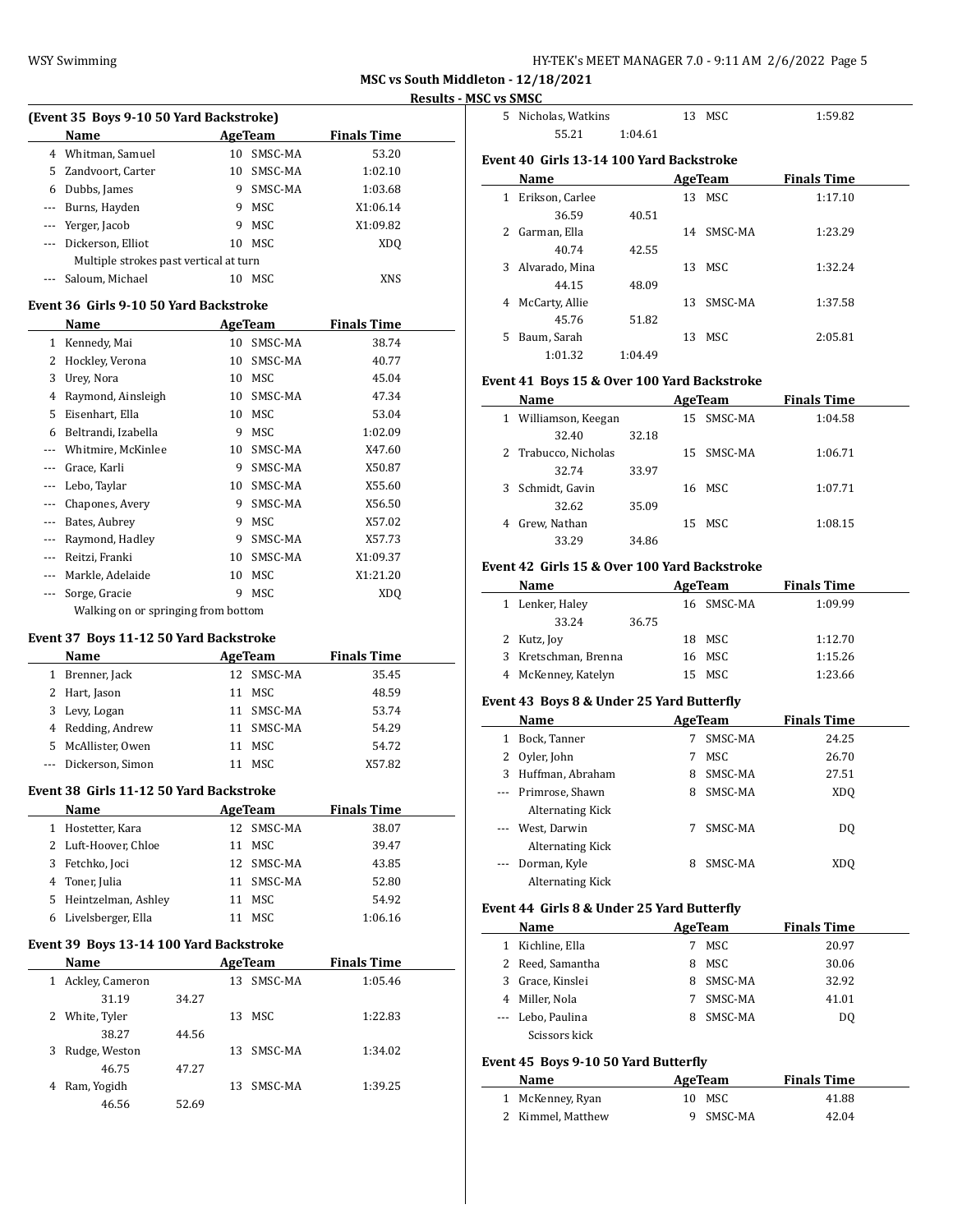| IY-TEK's MEET MANAGER 7.0 - 9:11 AM  2/6/2022  Page 6 |  |  |
|-------------------------------------------------------|--|--|
|-------------------------------------------------------|--|--|

**MSC vs South Middleton - 12/18/2021**

# **Results - MSC v**

|                                            |       |                          |                     | <u> Kesults - M</u> |
|--------------------------------------------|-------|--------------------------|---------------------|---------------------|
| (Event 45 Boys 9-10 50 Yard Butterfly)     |       |                          |                     |                     |
| Name                                       |       |                          | AgeTeam Finals Time |                     |
| 3 Bock, Owen                               |       | 9 SMSC-MA                | 42.56               |                     |
| 4 Kortze, Lincoln                          |       | 10 MSC                   | 47.28               |                     |
| 5 Zandvoort, Carter                        |       | 10 SMSC-MA               | 1:05.72             |                     |
| Event 46 Girls 9-10 50 Yard Butterfly      |       |                          |                     |                     |
| Name                                       |       | <b>Example 2</b> AgeTeam | <b>Finals Time</b>  |                     |
| 1 Lenker, Marissa                          |       | 10 SMSC-MA               | 39.48               |                     |
| 2 Kennedy, Mai                             |       | 10 SMSC-MA               | 40.73               |                     |
| 3 Urey, Nora                               |       | 10 MSC                   | 44.94               |                     |
| 4 Kozup, Peyton                            |       | 9 SMSC-MA                | 47.16               |                     |
| 5 Kevorkova, Sofia                         |       | 10 MSC                   | 47.63               |                     |
| 6 Beltrandi, Izabella                      |       | 9 MSC                    | 1:01.07             |                     |
| --- Whitmire, McKinlee                     |       | 10 SMSC-MA               | <b>XDQ</b>          |                     |
| Kick breaststroke type                     |       |                          |                     |                     |
| --- Wiley, Emilee                          |       | 10 SMSC-MA               | <b>XDQ</b>          |                     |
| <b>Alternating Kick</b>                    |       |                          |                     |                     |
|                                            |       |                          |                     |                     |
| Event 47 Boys 11-12 50 Yard Butterfly      |       |                          |                     |                     |
|                                            |       | AgeTeam                  | <b>Finals Time</b>  |                     |
| 1 Gesell, Cameron                          |       | 12 MSC                   | 32.20               |                     |
| 2 Kichline, Eli                            |       | 11 MSC                   | 34.59               |                     |
| 3 Parrillo, Dominic                        |       | 12 SMSC-MA               | 37.42               |                     |
| 4 Brenner, Jack                            |       | 12 SMSC-MA               | 38.63               |                     |
| 5 Thomas, Bryson                           |       | 12 MSC                   | 43.12               |                     |
| Event 48 Girls 11-12 50 Yard Butterfly     |       |                          |                     |                     |
| Name                                       |       | <b>AgeTeam</b>           | <b>Finals Time</b>  |                     |
| 1 Howell, Elizabeth                        |       | 12 MSC                   | 34.69               |                     |
| 2 Kozup, Jada                              |       | 11 SMSC-MA               | 34.97               |                     |
| 3 Hostetter, Kara                          |       | 12 SMSC-MA               | 37.18               |                     |
| 4 Anderson, Peyton                         |       | 12 MSC                   | 38.94               |                     |
| 5 Murphy, Jillian                          |       | 12 SMSC-MA               | 48.78               |                     |
|                                            |       |                          |                     |                     |
| Event 49 Boys 13-14 100 Yard Butterfly     |       |                          |                     |                     |
| Name<br>the control of the control of the  |       | <b>AgeTeam</b>           | <b>Finals Time</b>  |                     |
| 1 Ackley, Cameron                          |       | 13 SMSC-MA               | 1:13.10             |                     |
| 32.15                                      | 40.95 |                          |                     |                     |
| 2 Zheng, Victor                            |       | 13 SMSC-MA               | 1:18.20             |                     |
| 35.30                                      | 42.90 |                          |                     |                     |
| 3 Mason, Logan                             |       | 13 SMSC-MA               | 1:41.88             |                     |
| 42.04                                      | 59.84 |                          |                     |                     |
| Event 50 Girls 13-14 100 Yard Butterfly    |       |                          |                     |                     |
| Name                                       |       | AgeTeam                  | <b>Finals Time</b>  |                     |
| 1 Erikson, Carlee                          |       | 13 MSC                   | 1:18.81             |                     |
| 34.67                                      | 44.14 |                          |                     |                     |
| 2 Chen, Carina                             |       | 13 SMSC-MA               | 1:34.12             |                     |
| 42.98                                      | 51.14 |                          |                     |                     |
|                                            |       |                          |                     |                     |
| Event 51 Boys 15 & Over 100 Yard Butterfly |       |                          |                     |                     |
| Name                                       |       | <b>AgeTeam</b>           | <b>Finals Time</b>  |                     |
| 1 Williamson, Keegan                       |       | 15 SMSC-MA               | 1:03.53             |                     |
| 29.77                                      | 33.76 |                          |                     |                     |
| 2 Trabucco, Nicholas                       |       | 15 SMSC-MA               | 1:12.98             |                     |
| 34.63                                      | 38.35 |                          |                     |                     |
| 3 Grew, Nathan                             |       | 15 MSC                   | 1:13.94             |                     |
| 33.39                                      | 40.55 |                          |                     |                     |
|                                            |       |                          |                     |                     |

|   | <b>SC vs SMSC</b><br>4 Lauver, Ryan                                                                                                                                                                                           |         | 15 MSC     | 1:28.77             |  |
|---|-------------------------------------------------------------------------------------------------------------------------------------------------------------------------------------------------------------------------------|---------|------------|---------------------|--|
|   | 38.59                                                                                                                                                                                                                         | 50.18   |            |                     |  |
|   | Event 52 Girls 15 & Over 100 Yard Butterfly                                                                                                                                                                                   |         |            |                     |  |
|   | Name AgeTeam Finals Time                                                                                                                                                                                                      |         |            |                     |  |
|   | 1 Hahn, Alicia                                                                                                                                                                                                                |         | 17 MSC     | 1:11.27             |  |
|   | 2 Hostetter, Kyleigh                                                                                                                                                                                                          |         | 17 SMSC-MA | 1:12.74             |  |
|   | 33.40                                                                                                                                                                                                                         | 39.34   |            |                     |  |
|   |                                                                                                                                                                                                                               |         |            |                     |  |
|   | Event 53 Boys 8 & Under 100 Yard IM<br>Name AgeTeam Finals Time                                                                                                                                                               |         |            |                     |  |
|   |                                                                                                                                                                                                                               |         |            |                     |  |
|   | 1 Bock, Tanner                                                                                                                                                                                                                |         | 7 SMSC-MA  | 2:00.63             |  |
|   | Event 54 Girls 8 & Under 100 Yard IM                                                                                                                                                                                          |         |            |                     |  |
|   | Name AgeTeam Finals Time                                                                                                                                                                                                      |         |            |                     |  |
|   | 1 Kichline, Ella                                                                                                                                                                                                              |         | 7 MSC      | 2:02.84             |  |
|   | 52.15 1:10.69                                                                                                                                                                                                                 |         |            |                     |  |
|   | Event 55 Boys 9-10 100 Yard IM                                                                                                                                                                                                |         |            |                     |  |
|   | Name                                                                                                                                                                                                                          |         |            | AgeTeam Finals Time |  |
|   | 1 Kimmel, Matthew                                                                                                                                                                                                             |         | 9 SMSC-MA  | 1:32.38             |  |
|   | 41.61                                                                                                                                                                                                                         | 50.77   |            |                     |  |
|   | 2 McKenney, Ryan                                                                                                                                                                                                              |         | 10 MSC     | 1:36.51             |  |
|   | 43.76                                                                                                                                                                                                                         | 52.75   |            |                     |  |
|   | 3 Bock, Owen                                                                                                                                                                                                                  |         | 9 SMSC-MA  | 1:37.95             |  |
|   | 45.72                                                                                                                                                                                                                         | 52.23   |            |                     |  |
|   | Event 56 Girls 9-10 100 Yard IM                                                                                                                                                                                               |         |            |                     |  |
|   | Name and the same state of the state of the state of the state of the state of the state of the state of the state of the state of the state of the state of the state of the state of the state of the state of the state of |         |            | AgeTeam Finals Time |  |
|   | 1 Lenker, Marissa                                                                                                                                                                                                             |         | 10 SMSC-MA | 1:25.87             |  |
|   | 40.65                                                                                                                                                                                                                         | 45.22   |            |                     |  |
|   | 2 Kennedy, Mai                                                                                                                                                                                                                |         | 10 SMSC-MA | 1:26.72             |  |
|   | 40.13                                                                                                                                                                                                                         | 46.59   |            |                     |  |
|   | 3 Pittman, Ryle                                                                                                                                                                                                               |         | 10 SMSC-MA | 1:34.89             |  |
|   | 44.26                                                                                                                                                                                                                         | 50.63   |            |                     |  |
|   | 4 Oyler, Abigail                                                                                                                                                                                                              |         | 9 MSC      | 1:47.56             |  |
|   | 52.94                                                                                                                                                                                                                         | 54.62   |            |                     |  |
|   | 5 Kevorkova, Sofia                                                                                                                                                                                                            |         | 10 MSC     | 1:48.49             |  |
|   | 49.32                                                                                                                                                                                                                         | 59.17   |            |                     |  |
|   | 6 Beltrandi, Izabella                                                                                                                                                                                                         |         | 9 MSC      | 2:10.91             |  |
|   | 1:05.75                                                                                                                                                                                                                       | 1:05.16 |            |                     |  |
|   | --- Kozup, Peyton                                                                                                                                                                                                             |         | 9 SMSC-MA  | X1:47.05            |  |
|   | 50.37                                                                                                                                                                                                                         | 56.68   |            |                     |  |
|   | --- Acuna, Natalie                                                                                                                                                                                                            |         | 9 SMSC-MA  | X1:52.21            |  |
|   | 51.23                                                                                                                                                                                                                         | 1:00.98 |            |                     |  |
|   |                                                                                                                                                                                                                               |         |            |                     |  |
|   | Event 57 Boys 11-12 100 Yard IM<br>Name                                                                                                                                                                                       |         | AgeTeam    | <b>Finals Time</b>  |  |
|   | 1 Kichline, Eli                                                                                                                                                                                                               |         | 11 MSC     | 1:20.11             |  |
|   | 36.91                                                                                                                                                                                                                         | 43.20   |            |                     |  |
|   | 2 Mathias, Vincent                                                                                                                                                                                                            |         | 12 MSC     | 1:27.31             |  |
|   | 36.37                                                                                                                                                                                                                         | 50.94   |            |                     |  |
| 3 | Thomas, Bryson                                                                                                                                                                                                                |         | 12 MSC     | 1:32.20             |  |
|   | 45.35                                                                                                                                                                                                                         | 46.85   |            |                     |  |
|   | 4 Redding, Andrew                                                                                                                                                                                                             |         | 11 SMSC-MA | 1:48.41             |  |
|   | 50.90                                                                                                                                                                                                                         | 57.51   |            |                     |  |
|   | Agar, Will                                                                                                                                                                                                                    |         | 11 SMSC-MA | 1:49.69             |  |
|   |                                                                                                                                                                                                                               |         |            |                     |  |
| 5 | 49.10                                                                                                                                                                                                                         | 1:00.59 |            |                     |  |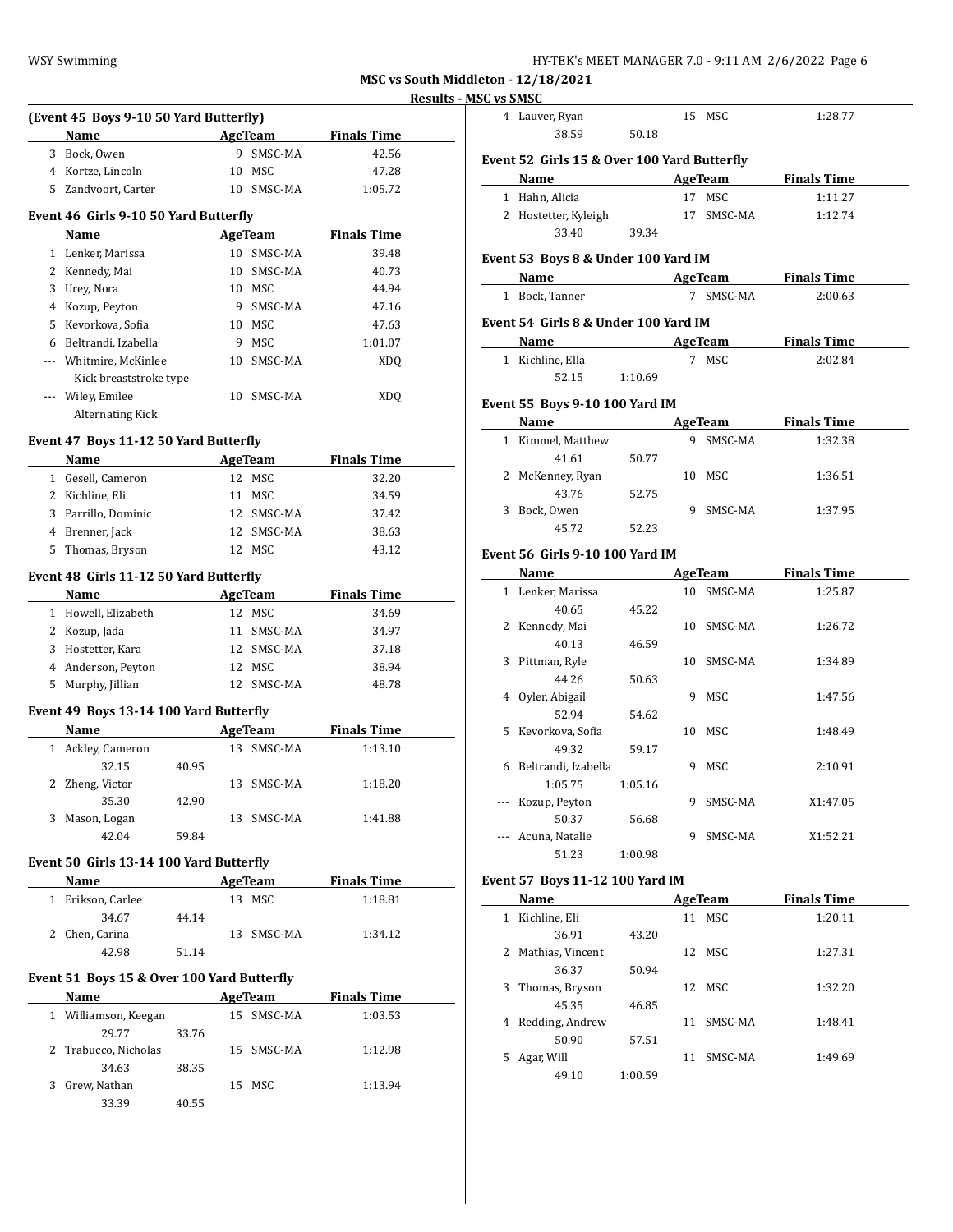| HY-TEK's MEET MANAGER 7.0 - 9:11 AM 2/6/2022 Page 7 |  |  |
|-----------------------------------------------------|--|--|
|-----------------------------------------------------|--|--|

**MSC vs South Middleton - 12/18/2021**

 $\frac{1}{2}$ 

# **Results - MSC vs SMSC**

| (Event 57 Boys 11-12 100 Yard IM) |                                         |       |  |            |                             |  |  |  |  |
|-----------------------------------|-----------------------------------------|-------|--|------------|-----------------------------|--|--|--|--|
|                                   | Name                                    |       |  | AgeTeam    | <b>Finals Time</b>          |  |  |  |  |
|                                   | --- Parrillo, Dominic                   |       |  | 12 SMSC-MA | DO.                         |  |  |  |  |
|                                   | Strokes out of sequence - IM            |       |  |            |                             |  |  |  |  |
|                                   | 40.10                                   | 46.98 |  |            |                             |  |  |  |  |
|                                   | <b>Event 58 Girls 11-12 100 Yard IM</b> |       |  |            |                             |  |  |  |  |
|                                   | Name                                    |       |  | AgeTeam    | <b>Finals Time</b>          |  |  |  |  |
| 1                                 | Howell, Elizabeth                       |       |  | 12 MSC     | 1:18.01                     |  |  |  |  |
|                                   | 36.43                                   | 41.58 |  |            |                             |  |  |  |  |
|                                   | .                                       |       |  |            | $\sim$ $\sim$ $\sim$ $\sim$ |  |  |  |  |

|    | 2 Anderson, Peyton |       | 12 MSC     | 1:23.10 |
|----|--------------------|-------|------------|---------|
|    | 37.91              | 45.19 |            |         |
| 3  | Hostetter, Kara    |       | 12 SMSC-MA | 1:24.12 |
|    | 38.33              | 45.79 |            |         |
|    | Garman, Liv        |       | 12 SMSC-MA | 1:28.18 |
|    | 42.65              | 45.53 |            |         |
| 5. | Murphy, Jillian    |       | 12 SMSC-MA | 1:38.79 |
|    | 47.73              | 51.06 |            |         |

### **Event 59 Boys 13-14 200 Yard IM**

| Name                  |       | AgeTeam |         |       | <b>Finals Time</b> |
|-----------------------|-------|---------|---------|-------|--------------------|
| Ackley, Cameron<br>1  |       | 13      | SMSC-MA |       | 2:37.26            |
| 33.88                 | 37.62 |         | 48.05   | 37.71 |                    |
| Zheng, Victor<br>2    |       | 13      | SMSC-MA |       | 2:52.23            |
| 35.36                 | 44.84 |         | 50.71   | 41.32 |                    |
| Decker, Nicholas<br>3 |       | 13      | SMSC-MA |       | 3:00.76            |
| 41.15                 | 47.75 |         | 54.29   | 37.57 |                    |
| 4 Adamson, Gabriel    |       | 13      | MSC     |       | 3:00.77            |
| 43.90                 | 46.04 |         | 51.47   | 39.36 |                    |

#### **Event 60 Girls 13-14 200 Yard IM**

| <b>Name</b> |                 |       | AgeTeam |            | <b>Finals Time</b> |         |
|-------------|-----------------|-------|---------|------------|--------------------|---------|
|             | Garman, Ella    |       | 14      | SMSC-MA    |                    | 2:48.90 |
|             | 37.90           | 45.57 |         | 47.51      | 37.92              |         |
|             | Rost, Toireann  |       |         | 14 SMSC-MA |                    | 2:53.81 |
|             | 36.49           | 46.89 |         | 49.14      | 41.29              |         |
| 3           | Runkle, Johanna |       | 13      | MSC.       |                    | 3:04.05 |
|             | 40.71           | 49.70 |         | 53.23      | 40.41              |         |

### **Event 61 Boys 15 & Over 200 Yard IM**

| <b>Name</b>        |       | AgeTeam    |       | <b>Finals Time</b> |
|--------------------|-------|------------|-------|--------------------|
| Wetherhold, Andrew |       | MSC.       |       | 2:12.24            |
| 26.59              | 36.37 | 37.90      | 31.38 |                    |
| 2 Kuffa, Hunter    |       | 16 SMSC-MA |       | 2:24.70            |
| 30.62              | 37.91 | 42.29      | 33.88 |                    |

#### **Event 62 Girls 15 & Over 200 Yard IM**

L,

| <b>Name</b>         |       |    | AgeTeam    |       | <b>Finals Time</b> |
|---------------------|-------|----|------------|-------|--------------------|
| 1 Hoover, Annablle  |       |    | 16 MSC     |       | 2:25.87            |
| 2 Rodgers, Danielle |       | 17 | MSC        |       | 2:37.67            |
| 3 Kutz, Joy         |       |    | 18 MSC     |       | 2:39.14            |
| 4 Lenker, Haley     |       |    | 16 SMSC-MA |       | 2:42.16            |
| 34.82               | 40.50 |    | 49.40      | 37.44 |                    |

### **Event 63 Boys 8 & Under 100 Yard Freestyle Relay**

| Team                 |       | Relav             | <b>Finals Time</b> |
|----------------------|-------|-------------------|--------------------|
| SMSC-MA              |       | А                 | 1:28.30            |
| 1) Wetzel, Owen 8    |       | 2) Dorman, Kyle 8 |                    |
| 3) Hockley, Brooks 8 |       | 4) Bock, Tanner 7 |                    |
| 48.06                | 40.24 |                   |                    |

|   | .                     |         |                                                           |         |
|---|-----------------------|---------|-----------------------------------------------------------|---------|
| 2 | MSC                   |         | А                                                         | 1:31.87 |
|   | 1) Oyler, John 7      |         | 2) Strubczewski, Cohen 8                                  |         |
|   | 3) Thumma, Landyn 7   |         | 4) Hollick, Gavin 8                                       |         |
|   | 52.67                 | 39.20   |                                                           |         |
| 3 | MSC.                  |         | B                                                         | 2:13.98 |
|   | 1) Shaffer, Hudson 8  |         | 2) Yagel, Owen 6                                          |         |
|   | 3) Danowski, Joseph 5 |         | 4) Anderson, Henry 8                                      |         |
|   | 1:03.38               | 1:10.60 |                                                           |         |
|   | SMSC-MA               |         | B                                                         | DΟ      |
|   |                       |         | Stroke Infraction swimmer #2: Finish in wrong lane - Misc |         |
|   | 1) West, Darwin 7     |         | 2) Whitman, Henry 7                                       |         |
|   | 3) Primrose, Shawn 8  |         | 4) Bock, Colton 5                                         |         |
|   | 1:09.24               | 1:04.31 |                                                           |         |

# **Event 64 Girls 8 & Under 100 Yard Freestyle Relay**

|               | Team                   |       | Relay                 | <b>Finals Time</b> |
|---------------|------------------------|-------|-----------------------|--------------------|
| 1.            | MSC                    |       | A                     | 1:28.68            |
|               | 1) Reed, Samantha 8    |       | 2) Lima, Emily 8      |                    |
|               | 3) Sweigart, Abigail 7 |       | 4) Kichline, Ella 7   |                    |
|               | 43.99                  | 44.69 |                       |                    |
| $\mathcal{L}$ | SMSC-MA                |       | A                     | 1:40.61            |
|               | 1) Grace, Kinslei 8    |       | 2) Wiley, Allyson 6   |                    |
|               | 3) Goodman, Della 7    |       | 4) Lebo, Paulina 8    |                    |
|               | 59.18                  | 41.43 |                       |                    |
| 3             | SMSC-MA                |       | B                     | 1:55.47            |
|               | 1) Brenner, Eliza 7    |       | 2) Lemon, Catherine 7 |                    |
|               | 3) Spurgeon, Emily 7   |       | 4) Miller, Nola 7     |                    |
|               | 59.68                  | 55.79 |                       |                    |
| 4             | MSC.                   |       | B                     | 2:24.69            |
|               | 1) Zang, Ali-may 7     |       | 2) Bates, Adeline 6   |                    |
|               | 3) McCardle, Calvary 5 |       | 4) Zehring, Grace 8   |                    |
|               | 1:26.97                | 57.72 |                       |                    |

#### **Event 65 Boys 9-10 200 Yard Freestyle Relay**

|              | Team                      |       | Relay                   | <b>Finals Time</b>    |  |
|--------------|---------------------------|-------|-------------------------|-----------------------|--|
| $\mathbf{1}$ | MSC                       |       | A                       | 2:30.89               |  |
|              | 1) McCardle, Talon 9      |       | 2) Makwana, Omkar 10    |                       |  |
|              | 3) McKenney, Ryan 10      |       |                         | 4) Kortze, Lincoln 10 |  |
|              | 36.61                     | 40.85 | 39.22                   | 34.21                 |  |
|              | 2 SMSC-MA                 |       | A                       | 2:36.55               |  |
|              | 1) Kimmel, Matthew 9      |       | 2) Levy, Ethan 9        |                       |  |
|              | 3) Chen, Benson 9         |       | 4) Bock, Owen 9         |                       |  |
|              | 35.65                     | 43.40 | 40.98                   | 36.52                 |  |
|              | SMSC-MA                   |       | B                       | DO.                   |  |
|              | Early take-off swimmer #4 |       |                         |                       |  |
|              | 1) Dubbs, James 9         |       |                         | 2) Whitman, Samuel 10 |  |
|              | 3) Huffman, Abraham 8     |       | 4) Zandvoort, Carter 10 |                       |  |
|              | 49.44                     | 55.01 | 48.82                   | 48.45                 |  |

### **Event 66 Girls 9-10 200 Yard Freestyle Relay**

|                | Team                   |       | Relay            | <b>Finals Time</b>    |  |  |
|----------------|------------------------|-------|------------------|-----------------------|--|--|
|                | SMSC-MA                |       | A                | 2:20.61               |  |  |
|                | 1) Kennedy, Mai 10     |       |                  | 2) Hockley, Verona 10 |  |  |
|                | 3) Grace, Karli 9      |       |                  | 4) Lenker, Marissa 10 |  |  |
|                | 35.39                  | 33.92 | 37.47            | 33.83                 |  |  |
| $\overline{2}$ | MSC                    |       | А                | 2:44.06               |  |  |
|                | 1) Oyler, Abigail 9    |       |                  | 2) Eisenhart, Ella 10 |  |  |
|                | 3) Kevorkova, Sofia 10 |       | 4) Urey, Nora 10 |                       |  |  |
|                | 40.40                  | 46.94 | 38.42            | 38.30                 |  |  |